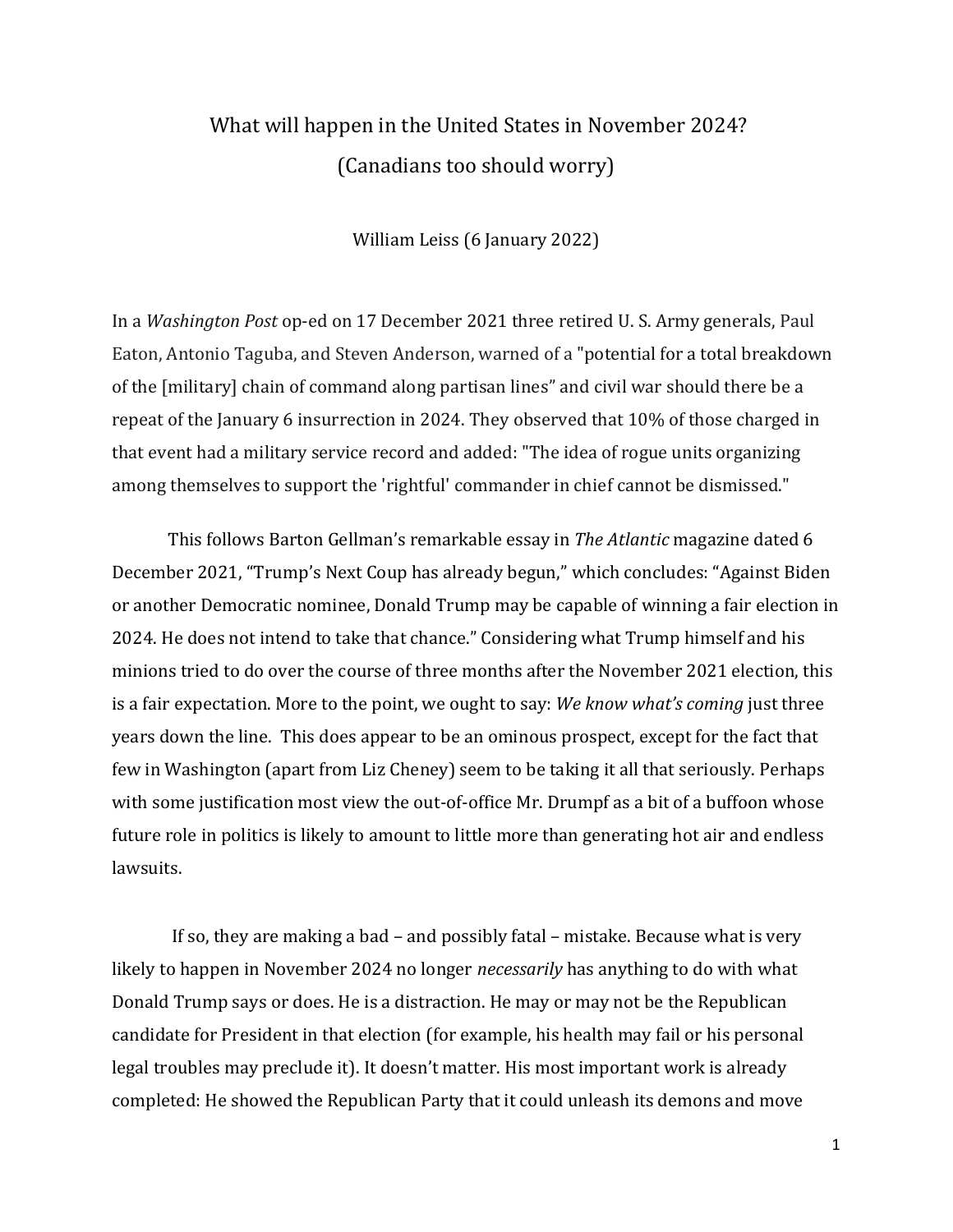from simple partisanship to the violation of all of the established norms of political discourse and action – while maintaining the loyalty of a substantial minority in the electorate. Quite possibly, only a political outsider could have done this. The Party's acceptance of what happened on January 6 sealed his victory. Thereafter the Party and its voters have become deeply morally compromised through rationalizing the use of violence to secure a political aim. It means that they have crossed a vital threshold and that there is no turning back. They will have to try to complete the project, putting a long-term authoritarian solution in place, in order to obscure through more decorous legalisms the reality that in legitimizing what happened on January 6 the Party colluded in the destruction of American democracy.

In short, the mortal threat of a successful *coup d'état* that brings American democracy to the brink of destruction does not depend on whether or not Trump leads the charge. Canadians as well as Americans need to understand this point or they will be blindsided by events. To understand it, look not at the Leader but at his followers, in this case Republican voters and politicians.

Republicans intend to secure complete power in all branches of government in Washington, D.C. as of November 2024 no matter what the popular vote totals happen to turn out to be in that election. Moreover, they do not intend to surrender that complete power in any future elections. The means by which they intend to do this are already now pretty much in place and will be further solidified over the coming three years. It was the perverse genius of Donald Trump which showed them this could actually be contemplated, simply by exploiting the established peculiarities of the U. S. Constitution. In other words, the already-planned *coup d'état* will unfold in a "perfectly legal" manner. Republican voters think that they are entitled to carry out this plan because, as an overwhelming majority among them still profess to believe, the 2020 election was "stolen" from them under the traditional electoral rules then in force.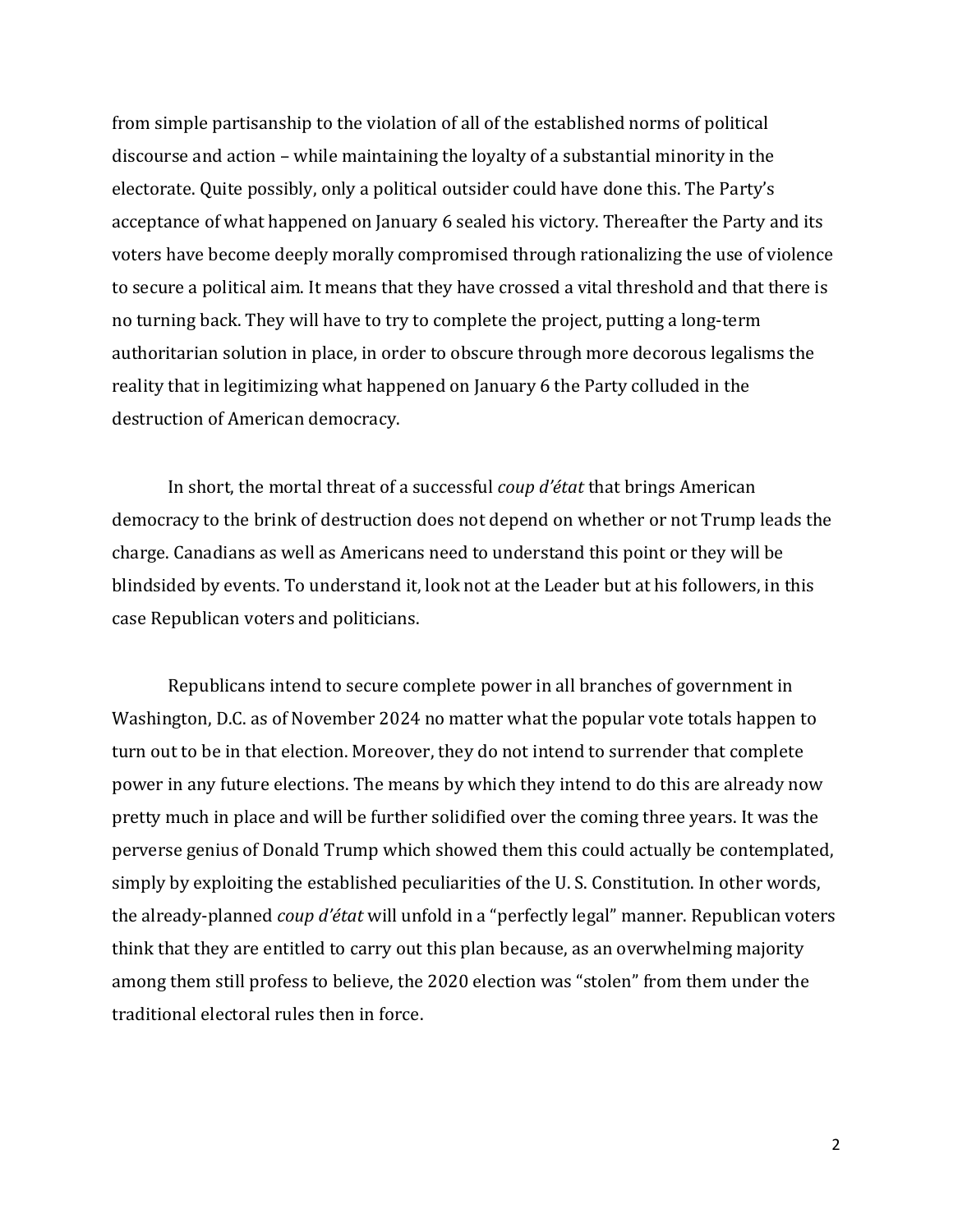The legal mechanism for accomplishing this objective is the expansive role of state governments in controlling voting in both state and national elections. The Brennan Center for Justice has been keeping tabs on all developments in this arena since the beginning of 2021. Here are just a few examples: (1) "As of July 14, legislators have introduced more than 400 bills with restrictive [voting] provisions in 49 states"; (2) "state legislatures across the nation have taken steps to strip election officials of the power to run, count, and certify elections"; (3) " … between January 1 and December 10 of this year … legislators in at least 35 states introduced at least 153 bills that would have politicized or undermined the independence of state courts." There is a special provision in the U. S. Constitution which allows state legislatures to control the "manner" of selecting electors who will cast votes in the Electoral College.

Finally, as Barton Gellman has pointed out, a legal basis for confirming the unrestricted state control over elections has already been prepared, in an *amicus* brief filed before the Supreme Court in October 2020 on behalf of the so-called "Honest Elections Project," which asserts that "state legislatures are vested with plenary authority that cannot be divested by state constitution to determine the times, places, and manner of presidential and congressional elections." Republicans expect to control a sufficient number of state legislatures in 2024 to ensure victory in the Electoral College, irrespective of the popular vote, as well as in the certification process on January 6 through control over both houses of Congress. *All the stages needed for this plan to succeed have been identified and many are already in place.*

Some of these mechanisms will be deployed and assessed after voting is finished in the 2022 Congressional elections, and there will be two years left during which time they can be fine-tuned, and hardened if required, leading up to 2024. What will follow? There are historical precedents which teach us that in a transition to authoritarianism the victors do not rest on their laurels. Because they have triumphed by violating important norms, they are compelled to solidify their success by moving quickly to delegitimize the expected residual opposition by both legal and extralegal means. The most effective way of doing so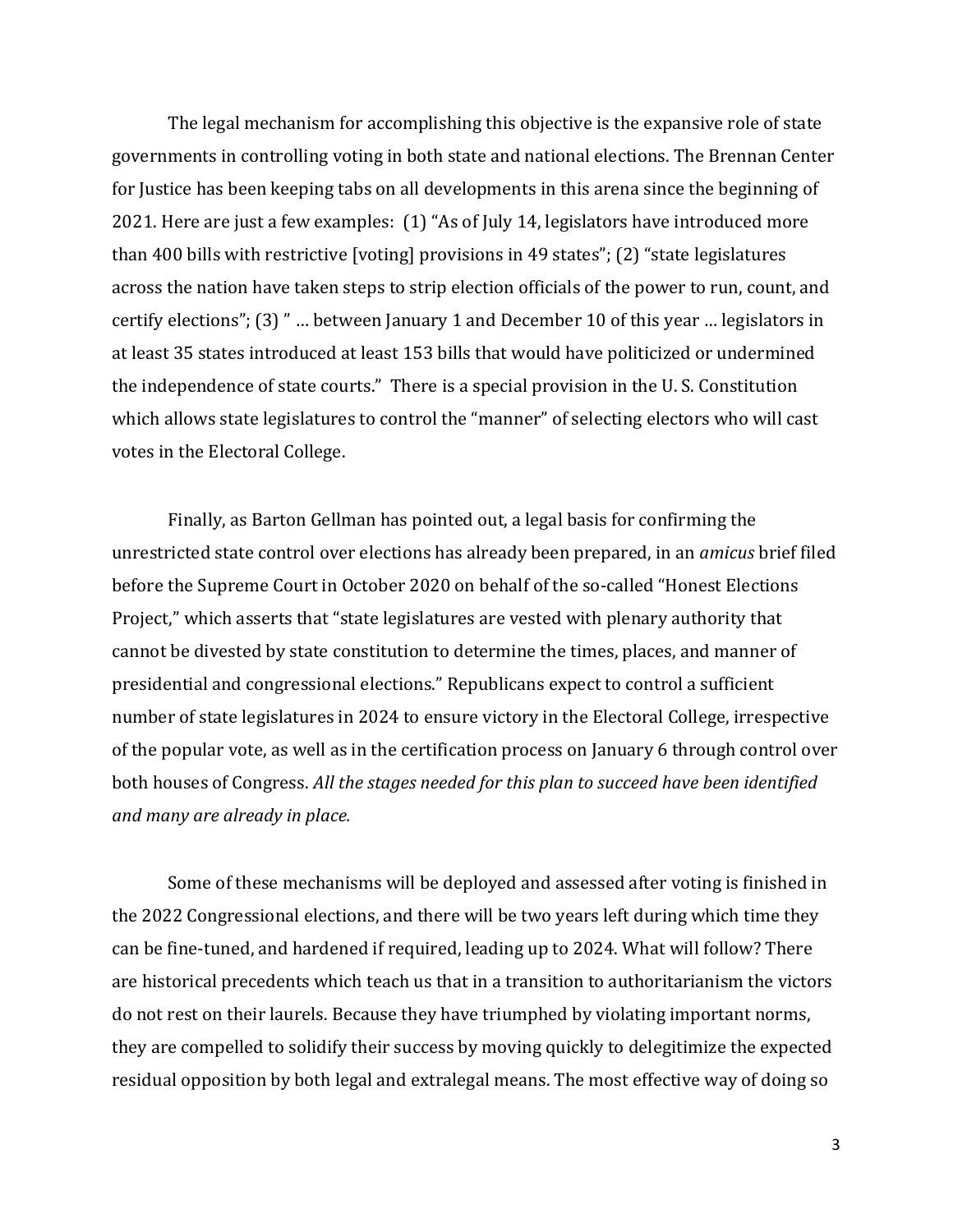is by moving from death threats to a widespread burst of violence, using private armed militias to supplement the efforts of the police and the courts. Here the underlying, longestablished strength of democratic institutions in the United States will, paradoxically, increase the risk that the subsequent attempts to subvert them permanently will require severe and protracted efforts.

The initial instigators of such events will then confront another stark truth: They will be unable to pull back the demons unleashed by them so as to fracture the limits of normal politics. The rippling circles of violence and disorder will cascade willy-nilly through many zones of social and institutional life, their impacts mutually reinforcing each other. There is no telling where and when all of it will finally abate. This is why the three retired army generals warned of the possibility that the ranks of the U. S. military might split along partisan lines and enter the fray – a truly ghastly prospect.

There was a mild foretaste of this scenario in early June 2020, when National Guard troops from five states and Washington, D.C. (60% of whose members are people of color) were called out to confront a Black Lives Matter protest march in the capitol. Also at that time, brigades of the U.S. Army's legendary 82<sup>nd</sup> Airborne Division, having been summoned from their base in Ft. Bragg, North Carolina, were waiting just outside the city limits. Some of the Guard troops who are Black voiced their objections to being ordered to use violence against the peaceful protestors. The chairman of the Joint Chiefs of Staff, Gen. Mark Milley, apologized for taking part in the photo-op organized by President Trump while these events were taking place: "My presence in that moment and in that environment created a perception of the military involved in domestic politics." (See "Links," *The New York Times*, 10 & 11 June 2020.)

It is possible that the window of opportunity to head off the authoritarian project will close with the elections of November 2022. If the current federal government does not succeed in authorizing both the *For The People Act* and the *John Lewis Voting Rights Amendment Act* before that time, the rest of us will know what to expect.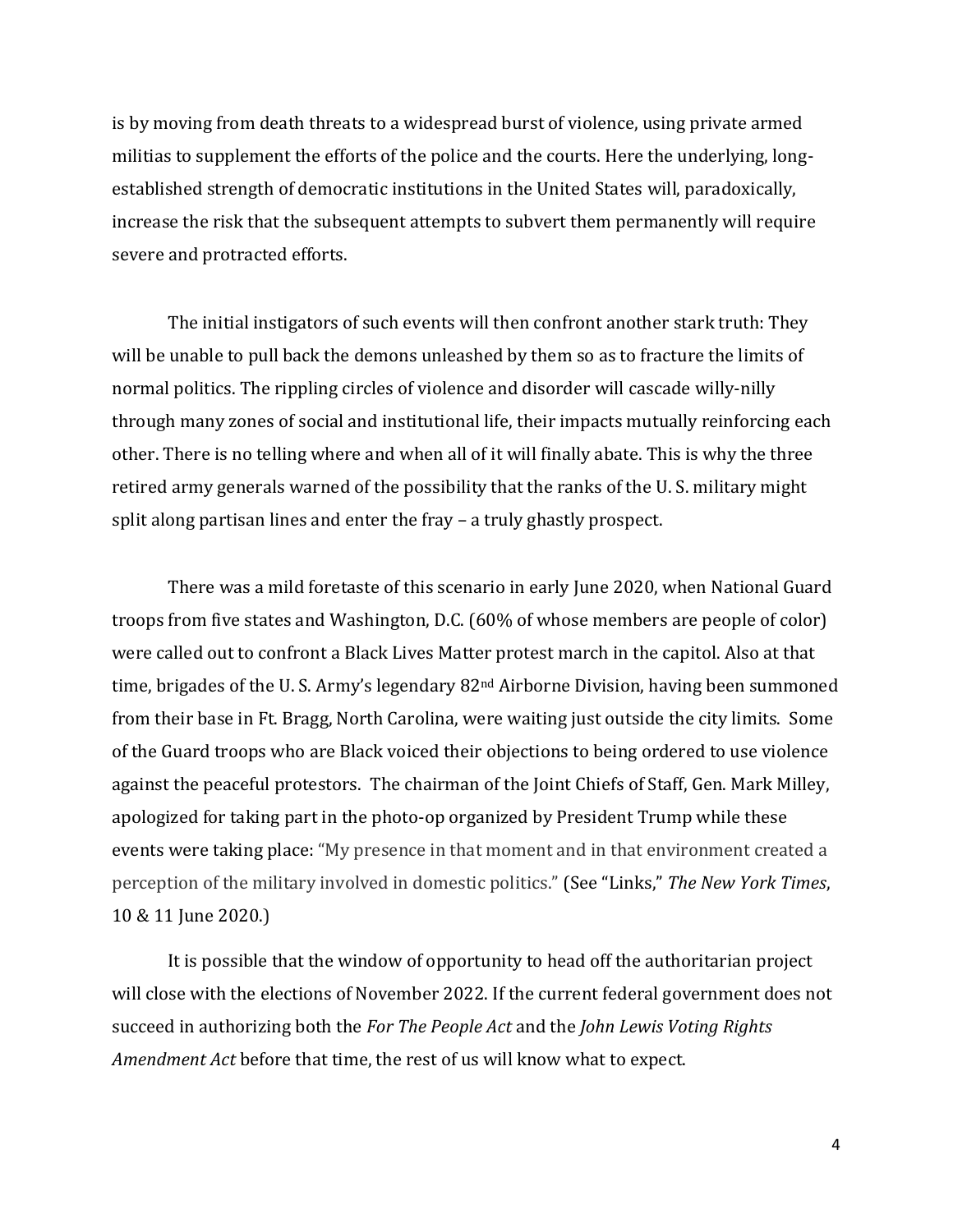William Leiss, O.C., FRSC is Professor Emeritus, School of Policy Studies, Queen's University (Canada)[: www.leiss.ca](http://www.leiss.ca/) and [william.leiss@queensu.ca](mailto:william.leiss@queensu.ca)

## Links:

#### Retired Generals (*Washington Post*, 17 December 2021):

[https://www.theglobeandmail.com/world/us-politics/article-us-retired-generals-warn-of](https://www.theglobeandmail.com/world/us-politics/article-us-retired-generals-warn-of-divided-military-and-possible-civil-war-in/)[divided-military-and-possible-civil-war-in/](https://www.theglobeandmail.com/world/us-politics/article-us-retired-generals-warn-of-divided-military-and-possible-civil-war-in/) [https://www.washingtonpost.com/opinions/2021/12/17/eaton-taguba-anderson](https://www.washingtonpost.com/opinions/2021/12/17/eaton-taguba-anderson-generals-military/)[generals-military/](https://www.washingtonpost.com/opinions/2021/12/17/eaton-taguba-anderson-generals-military/)

### Barton Gellman (*The Atlantic*, 6 December 2021):

[https://www.theatlantic.com/magazine/archive/2022/01/january-6-insurrection-trump](https://www.theatlantic.com/magazine/archive/2022/01/january-6-insurrection-trump-coup-2024-election/620843/)[coup-2024-election/620843/](https://www.theatlantic.com/magazine/archive/2022/01/january-6-insurrection-trump-coup-2024-election/620843/)

## Brennan Center for Justice:

<https://www.brennancenter.org/issues/ensure-every-american-can-vote> <https://www.brennancenter.org/issues/defend-our-elections/election-security> [https://www.brennancenter.org/issues/ensure-every-american-can-vote/voting](https://www.brennancenter.org/issues/ensure-every-american-can-vote/voting-reform/people-act-democracy-reform)[reform/people-act-democracy-reform](https://www.brennancenter.org/issues/ensure-every-american-can-vote/voting-reform/people-act-democracy-reform) <https://www.brennancenter.org/our-work/analysis-opinion/big-lie-and-state-courts> <https://www.brennancenter.org/our-work/policy-solutions/election-officials-under-attack>

### *Amicus* Brief (October 2020):

[https://www.supremecourt.gov/DocketPDF/20/20-](https://www.supremecourt.gov/DocketPDF/20/20-542/158843/20201026174831279_HEP%20Amicus%20Brief%20FINAL.pdf) [542/158843/20201026174831279\\_HEP%20Amicus%20Brief%20FINAL.pdf](https://www.supremecourt.gov/DocketPDF/20/20-542/158843/20201026174831279_HEP%20Amicus%20Brief%20FINAL.pdf)

- Timothy Snyder, "A dream of power, an awakening to destruction," 6 January 2022: [https://snyder.substack.com](https://snyder.substack.com/)
- Lawrence Douglas, "Republicans are plotting to destroy democracy from within," *The Guardian*, 17 December 2021: [https://www.theguardian.com/commentisfree/2021/dec/17/republicans](https://www.theguardian.com/commentisfree/2021/dec/17/republicans-plotting-destroy-democracy)[plotting-destroy-democracy](https://www.theguardian.com/commentisfree/2021/dec/17/republicans-plotting-destroy-democracy)

## *Protect Democracy:*

"Democracy crisis in the making," 23 December 2021: [https://s3.documentcloud.org/documents/21169281/democracy-crisis-in-the-making](https://s3.documentcloud.org/documents/21169281/democracy-crisis-in-the-making-report-update_12232021-year-end-numbers.pdf)[report-update\\_12232021-year-end-numbers.pdf](https://s3.documentcloud.org/documents/21169281/democracy-crisis-in-the-making-report-update_12232021-year-end-numbers.pdf)

## *The Globe and Mail:*

Andrew Coyne, "Chaos is coming to the U. S.: What will Canada become?" 5 January 2022: [https://www.theglobeandmail.com/opinion/article-chaos-is-coming-to-the-us-what-will](https://www.theglobeandmail.com/opinion/article-chaos-is-coming-to-the-us-what-will-canada-become/)[canada-become/](https://www.theglobeandmail.com/opinion/article-chaos-is-coming-to-the-us-what-will-canada-become/)

Stephen Marche, "2022 is the year America falls off a cliff. How will Canada hang on?" 30 December 2021: [https://www.theglobeandmail.com/opinion/article-2022-is-the-year](https://www.theglobeandmail.com/opinion/article-2022-is-the-year-america-falls-off-a-cliff-how-will-canada-hang-on/)[america-falls-off-a-cliff-how-will-canada-hang-on/](https://www.theglobeandmail.com/opinion/article-2022-is-the-year-america-falls-off-a-cliff-how-will-canada-hang-on/)